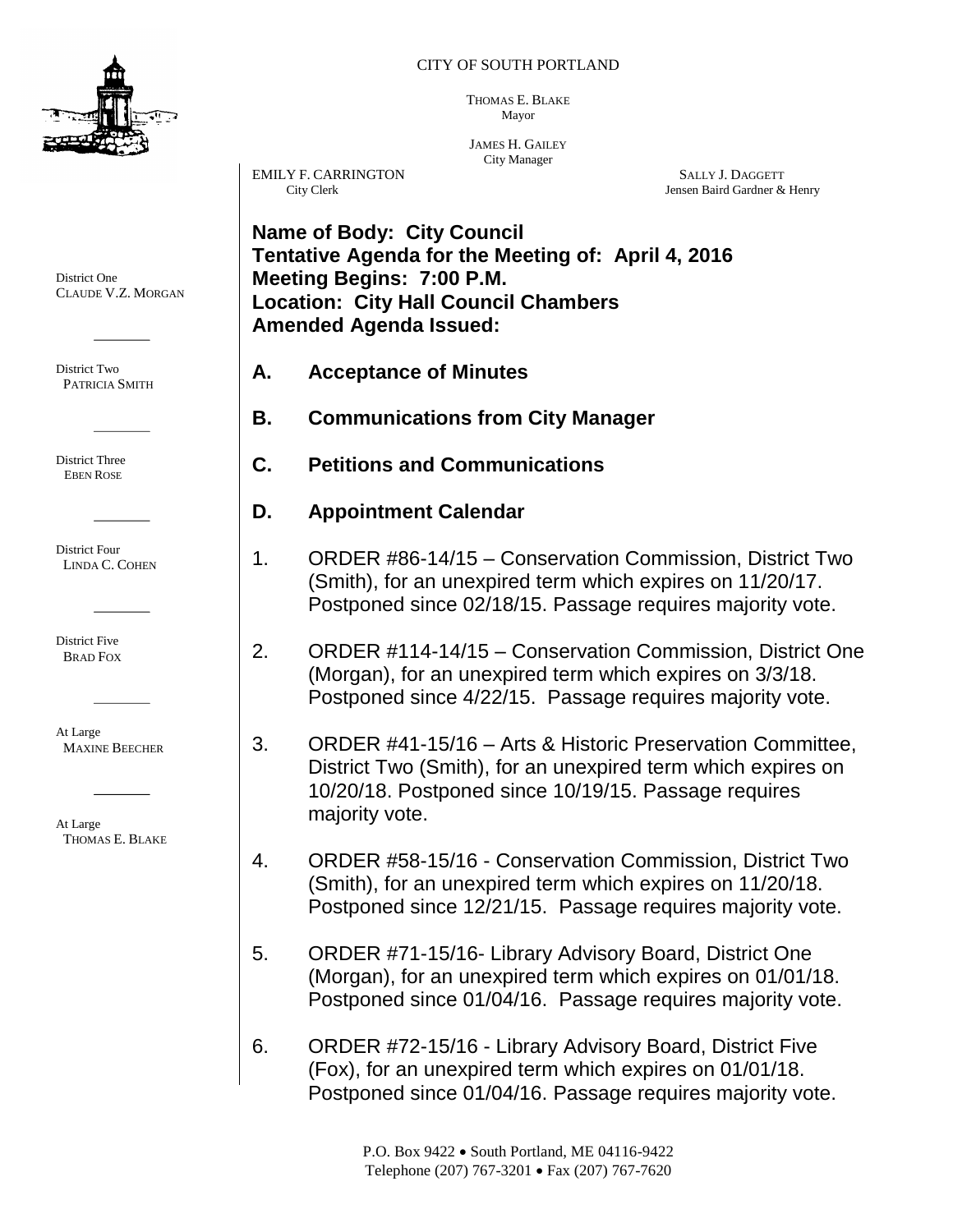# **- 2 - In Council April 4, 2016**

- 7. ORDER #91-15/16 Energy & Recycling Committee, District Two (Smith), for an unexpired term which expires on 05/05/18. Postponed since 02/01/16. Passage requires majority vote.
- 8. ORDER #104-15/16 Energy & Recycling Committee, District Three (Rose), for an unexpired term which expires on 05/05/16. Postponed since 03/07/16. Passage requires majority vote.
- 9. ORDER #114-15/16 Board of Assessment Review, District Two (Smith), for an unexpired term which expires on 03/16/19. Postponed since 03/21/16. Passage requires majority vote.
- 10. ORDER #115-15/16 Energy & Recycling Committee, District Three (Rose), for an unexpired term which expires on 05/05/16. Postponed since 03/21/16. Passage requires majority vote.
- 11. ORDER #120-15/16 Planning Board, District One (Morgan), appointing **Linda Boudreau** for a term which expires on 04/01/19. Passage requires majority vote.
- 12. ORDER #121-15/16 Conservation Commission, At-Large (Blake), appointing **Dan Hogan** for an unexpired term which expires on 03/03/17. Passage requires majority vote.
- 13. ORDER #122-15/16 Planning Board, At-Large (Beecher), appointing **Taylor Neff** for a term which expires on 04/01/19. Passage requires majority vote.
- 14. ORDER #123-15/16 South Portland Housing Authority, District One (Morgan), appointing **Mary Jo Jakab** for a term which expires on 03/25/21. Passage requires majority vote.

## **E. Consent Calendar**

15. STREET CLOSURE - South Portland Parks, Recreation & Waterfront is requesting the closure of Madison Street Ext. at Madison Street for the Bug Light Family 4th on July 4th, 2016 from 4:30 P.M. to 10:15 P.M. Passage requires majority vote.

# **F. Citizen Discussion (First Part)**

**G. Public Hearings and Action**